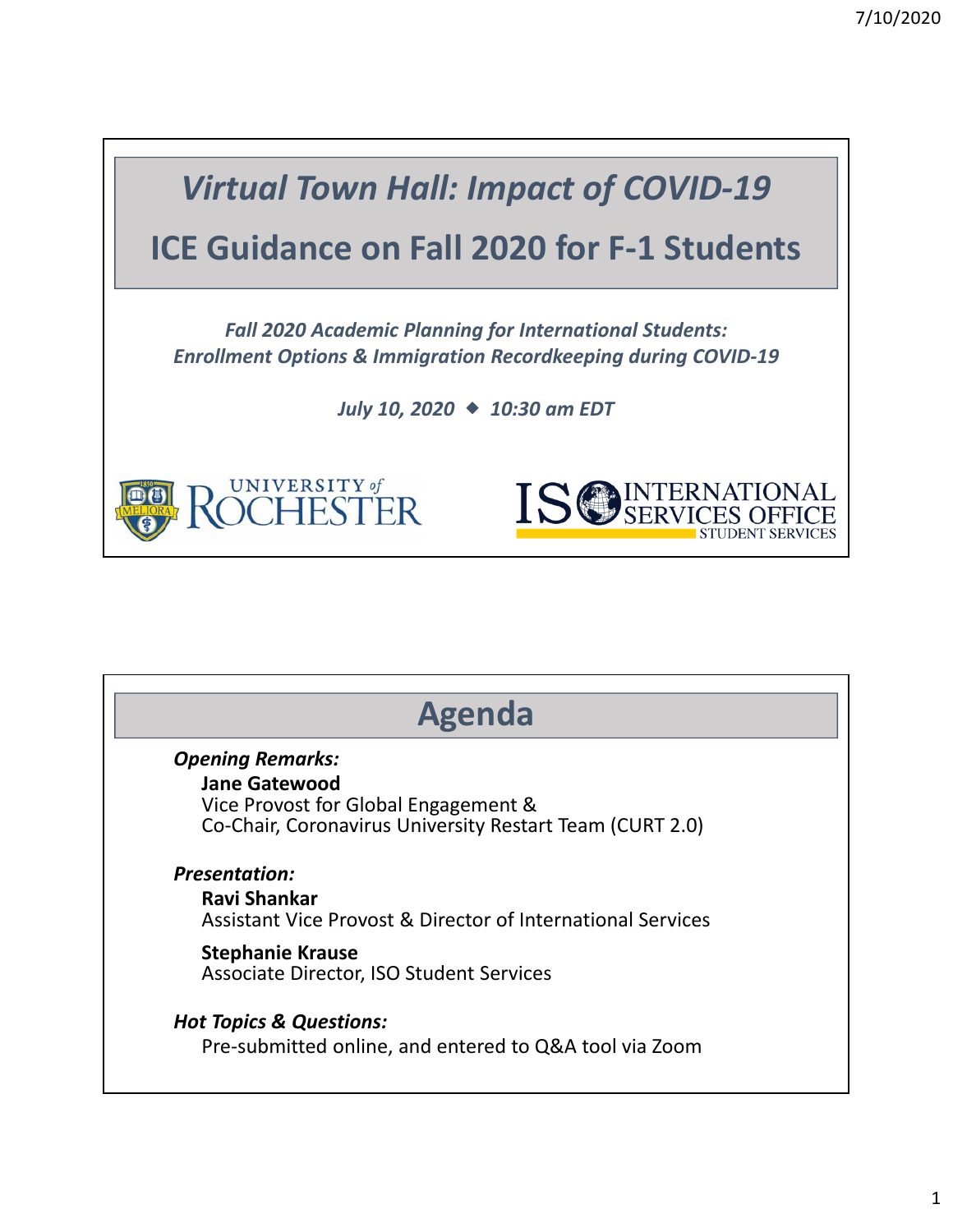### **Full‐Time Enrollment for International Students Under US regulations and normal circumstances, F‐1 & J‐1 international students must**: • **Enroll Full‐Time each term** (typically 12 credits, or equivalent for graduate programs) • **Limit distance education courses** (UR codes: 'completely online' or 'correspondence') Only 1 may count toward FT load; additional distance courses may be taken above FT **Student and Exchange Visitor Program (SEVP) response to COVID‐19 operational changes:** • *March 2020*: Temporary suspension of distance education limits for Active students • ISO reported UR's shift to online instruction, via on-campus/remote/abroad study • *July 2020:* Modifications to temporary exemptions for online study, effective Fall term • Distinct impact based on schools offering hybrid/mixed instruction vs. fully online • Permissions hinge on physical location & ability to participate in‐person • Uncertainty and potential contradictions between new guidance & published FAQs

**Legal action underway, which may result in delayed implementation and/or changes …**

# **ICE/SEVP Guidance: COVID‐19 and Fall 2020 (7/6/20)**

### **More narrow exemptions to online study permissions, compared to Spring/Summer 2020**

- Students enrolling from within the US may not pursue their fall course load fully online
- Students enrolling from abroad may not be able to retain their Active F‐1 record/status
- SEVIS reporting based on a) school's instructional delivery & b) student's academic plan
- Travel restrictions to be imposed by partner government agencies, as well: US Department of State will not issue F/M visas for study that is fully online US Customs and Border Protection will not permit US entry to study fully online Remark on Form I‐20 to confirm visa & travel eligibility via in‐person/hybrid study
- Current SEVP Broadcast in advance of DHS Temporary Final Rule publication; Changes?

## **US Schools must report on general instructional delivery & update individual SEVIS records**

- Submit Fall 2020 operational plan to indicate programs are in‐person, online, or hybrid
- For students planning to attend school physically in the US, a notation is required on a new Form I‐20 certifying their Fall course load is not entirely online & normal progress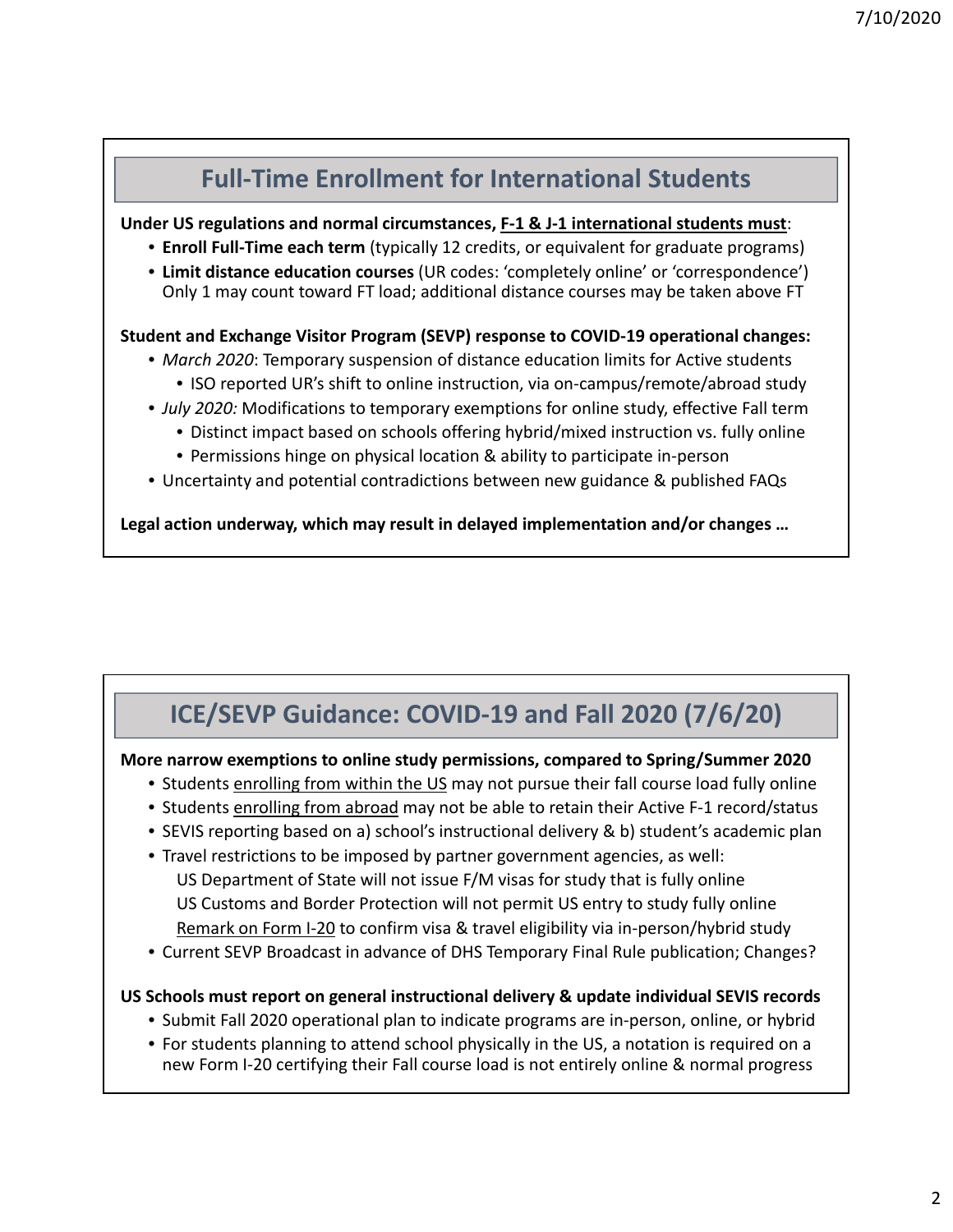

**Students will need to understand & monitor how their course enrollment is interpreted!**

# **Immigration Analysis of UR Distance Education Definitions**

**F‐1 Regulations:** Limitation that 1 class per term can be counted toward full‐time enrollment if it is taken through online/distance education and "*does not require the student's physical attendance for classes, examination or other purposes integral to completion of the class*".

| <b>UR Classifications</b> | <b>Definition Summary of Distance Education Course Sections</b>                                                                                                                                | <b>Immigration Interpretation</b>                                                                |
|---------------------------|------------------------------------------------------------------------------------------------------------------------------------------------------------------------------------------------|--------------------------------------------------------------------------------------------------|
| <b>Complete Online</b>    | 100% of scheduled class meetings are delivered via distance<br>education; No requirement to visit campus to complete course                                                                    | <b>COUNTS toward F-1 distance</b><br>education limit; Only 1 per term                            |
| Online                    | More than 80% but less than 100% of course is delivered via<br>distance education; Requires physical attendance to campus for<br>classes, examination or other purposes integral to completion | <b>DOES NOT COUNT toward F-1</b><br>distance education limit *<br>* pending review of UR Counsel |
| <b>Hybrid</b>             | More than 30% but less than 80% of course is delivered via distance<br>education; Requires physical attendance integral to completion                                                          | <b>DOES NOT COUNT toward F-1</b><br>distance education limit                                     |
| <b>In-Person</b>          | More than 30% but less than 80% of course is delivered via distance<br>education; Requires physical attendance integral to completion                                                          | <b>DOES NOT COUNT toward F-1</b><br>distance education limit                                     |
| Correspondence            | Self-paced course delivered via mail or electronic transmission, with<br>separation and limited interaction between instructor and student                                                     | <b>COUNTS toward F-1 distance</b><br>education limit; Only 1 per term                            |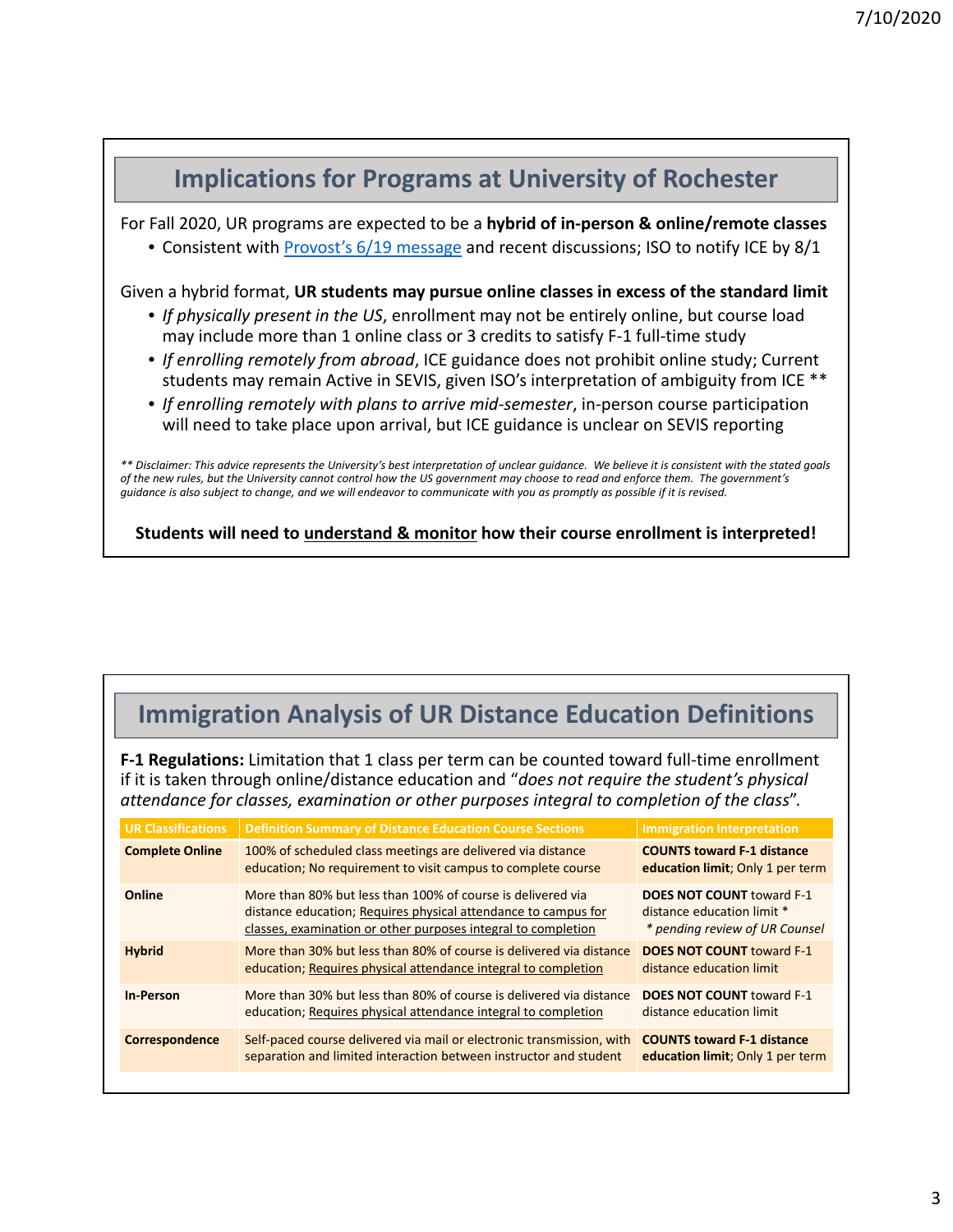

## **Key Takeaways for Individual Planning Purposes**

#### **#1: Full‐Time In‐Person Study at UR**

*For both current and incoming student populations:*

- Contingent on presence in US, visa validity, travel restrictions, and/or flight availability
- Given hybrid plan, enrollment threshold for FT in‐person study should be manageable
- More guidance is necessary regarding options for delayed arrival later in Fall semester

#### **#2: Full‐Time Remote Study from Abroad**

*For current student populations:*

- Registration for Fall, if viable; SEVIS termination, to reactivate or reissue when ready to return
- Uncertainty about impact to accrued eligibility for CPT/OPT benefits (1yr/9mos in status)

*For new student populations:*

- Anticipate SEVIS deferral to Spring 2021, unless delayed Fall arrival is viable (see above)
- Need clarification on appropriate processing for Immigration Transfers & COL abroad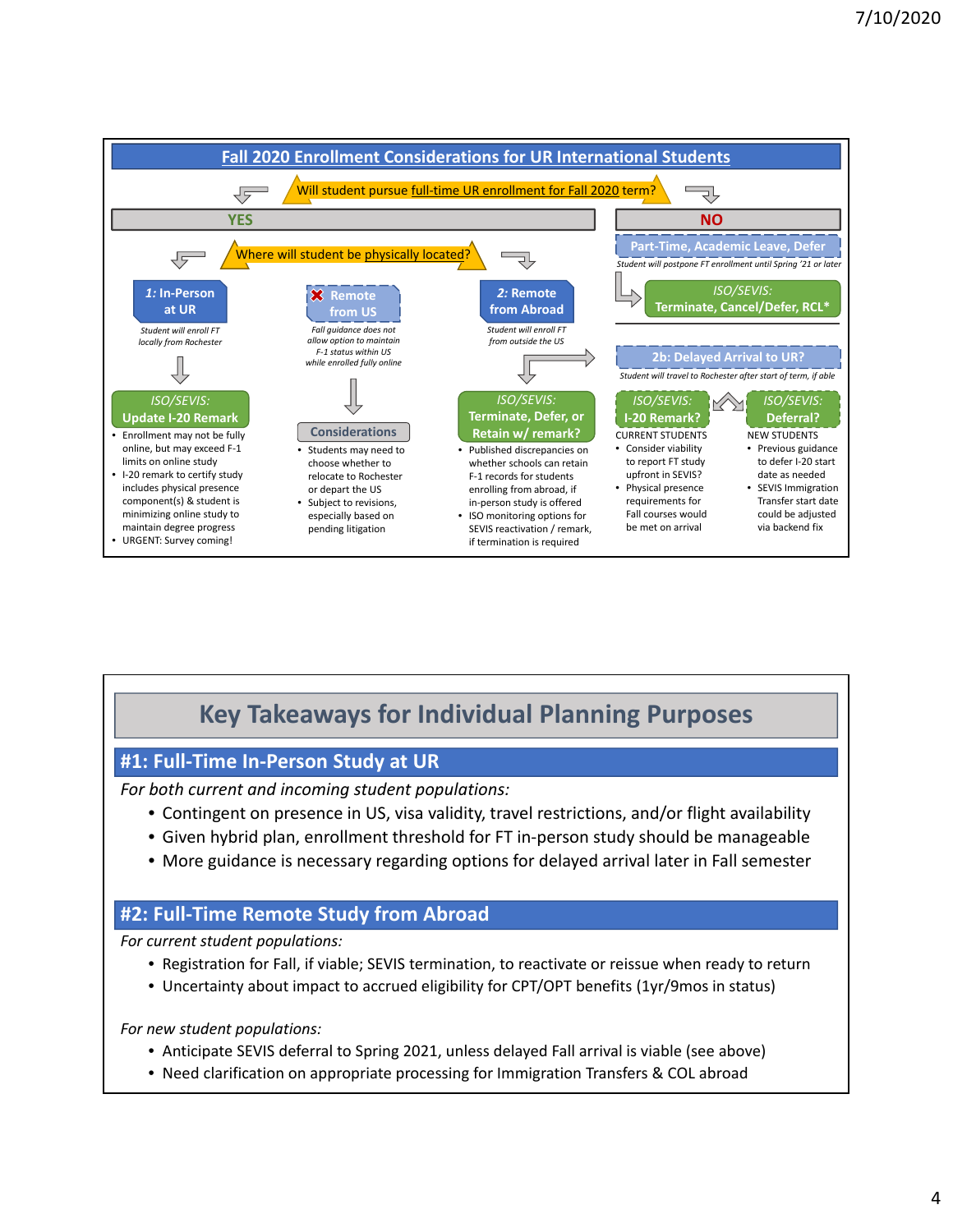### **Hot Topics & Areas of Concern**

#### **General Academic Planning**

- Concerted efforts to accommodate UR international students, both in US and abroad
	- Multiple course options that satisfy F-1 physical presence: in-person, hybrid, online; Flexibility to incorporate attendance that is "integral to completion of the class"
	- Ability to enroll fully online from abroad, even with or without an F‐1 SEVIS record
	- In case of instructional adjustments mid-semester, in-person components already completed should satisfy F‐1 immigration threshold, without additional reporting; ASE/ESM plan to shift to online study after Thanksgiving seems viable (ISO review)
- New guidance takes effect at start of Fall; Current framework through Spring/Summer

#### **Continuation of Enrollment (999, 899, etc.)**

- Not a course subject to online study limits; Grads remain eligible for FT thesis/research
- Potential to use *In Absentia* or *Abroad* designations; May reduce on‐campus service fees

### **Hot Topics & Areas of Concern**

#### **Break in Full‐Time Study: Part‐time / Leave of Absence / Etc.**

- Without full‐time enrollment, ISO must terminate your F‐1 SEVIS record (unless MLOA)
	- Delay reporting to Fall; Depart the US within 15‐day grace period, as appropriate
- Possibility to reactivate for Spring 2021, but subject to SEVP discretion; Nov/Dec request
- Option to study elsewhere and transfer credits to UR is subject to academic policy

#### **F‐1 Employment Benefits**

- Not explicitly addressed in the Fall 2020 guidance, to date, but FAQs are anticipated
- Processing for CPT/OPT is contingent on an Active SEVIS record (maintained/reactivated)
- CPT for remote work while abroad has been authorized under current guidance; ISO can continue this practice only if permitted to maintain SEVIS during fully online study
- OPT applications must be filed to USCIS while physically present in the US